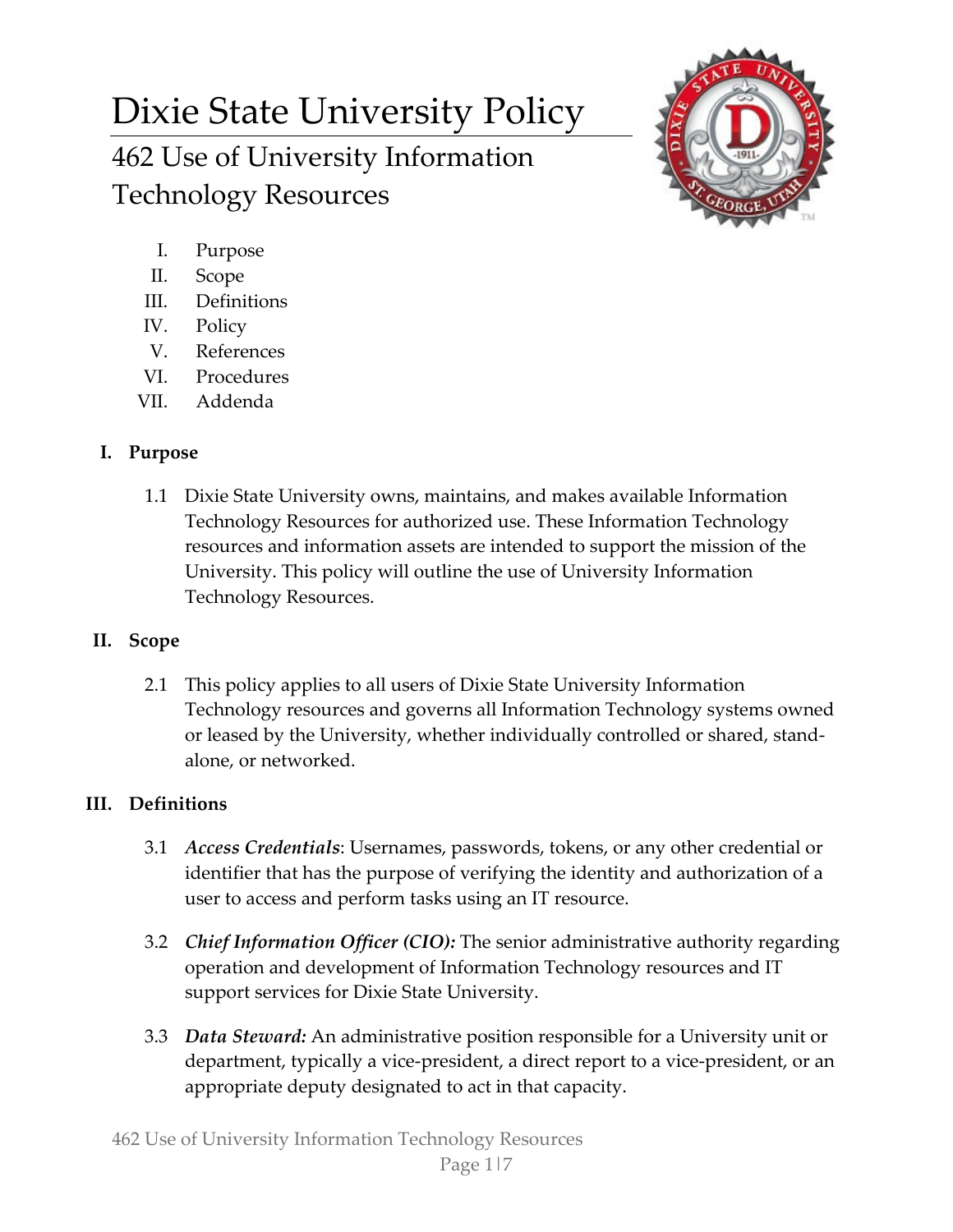- 3.4 *Data Custodian:* Any employee or other authorized affiliate with administrative or operational access to information and/or IT Resources as part of their normal job functions.
- 3.5 *Enterprise Email:* An enterprise email service provided by the University which is intended for use by employees, officers, and other designated affiliates of the University for institutional email communications. This service provides addresses with a @dixie.edu suffix. The definition of enterprise email service does not extend to separate, additional email services that may be offered to other University groups such as students, alumni, and emeritus employees; for example, @dmail.dixie.edu addresses.
- 3.6 *Information Technology Governance Committee (ITGC)*: Reviews and recommends new Information Technology policies and procedures, and changes to existing policies and procedures. Assists the University CIO and Data Stewards in reviewing and prioritizing IT projects and initiatives.
- 3.7 *Information:* Per the categories defined in DSU Policy 463: Information Technology Security, information or data collected, processed, maintained, stored or otherwise used by Dixie State University in electronic form to conduct core university functions.
- 3.8 *Information Technology Resource (IT Resource):* IT systems, infrastructure, or media that provide essential services to core university functions or that display, process, transmit, store, or otherwise utilize Information.
	- 3.8.1 *External IT resources***:** Systems, services, networks, and media not owned or controlled by the University, including Internet resources, that are made accessible via University networks and services.
	- 3.8.2 *Institutional IT Resources:* IT resources provided by University Information Technology Services, contracted third-party (also known as "Cloud") resources, or resources not owned by the University but paid for by University funds for the purposes of institutional business and use. Examples include but are not limited to the campus network, Banner system, email system, electronic directories, storage, Dixie State University Web site, any contracted third-party equivalents, mobile devices including phones, workstations, and various other servers and infrastructure.
	- 3.8.3 *Personal IT Resource:* Any IT resource not owned or otherwise provided by the University.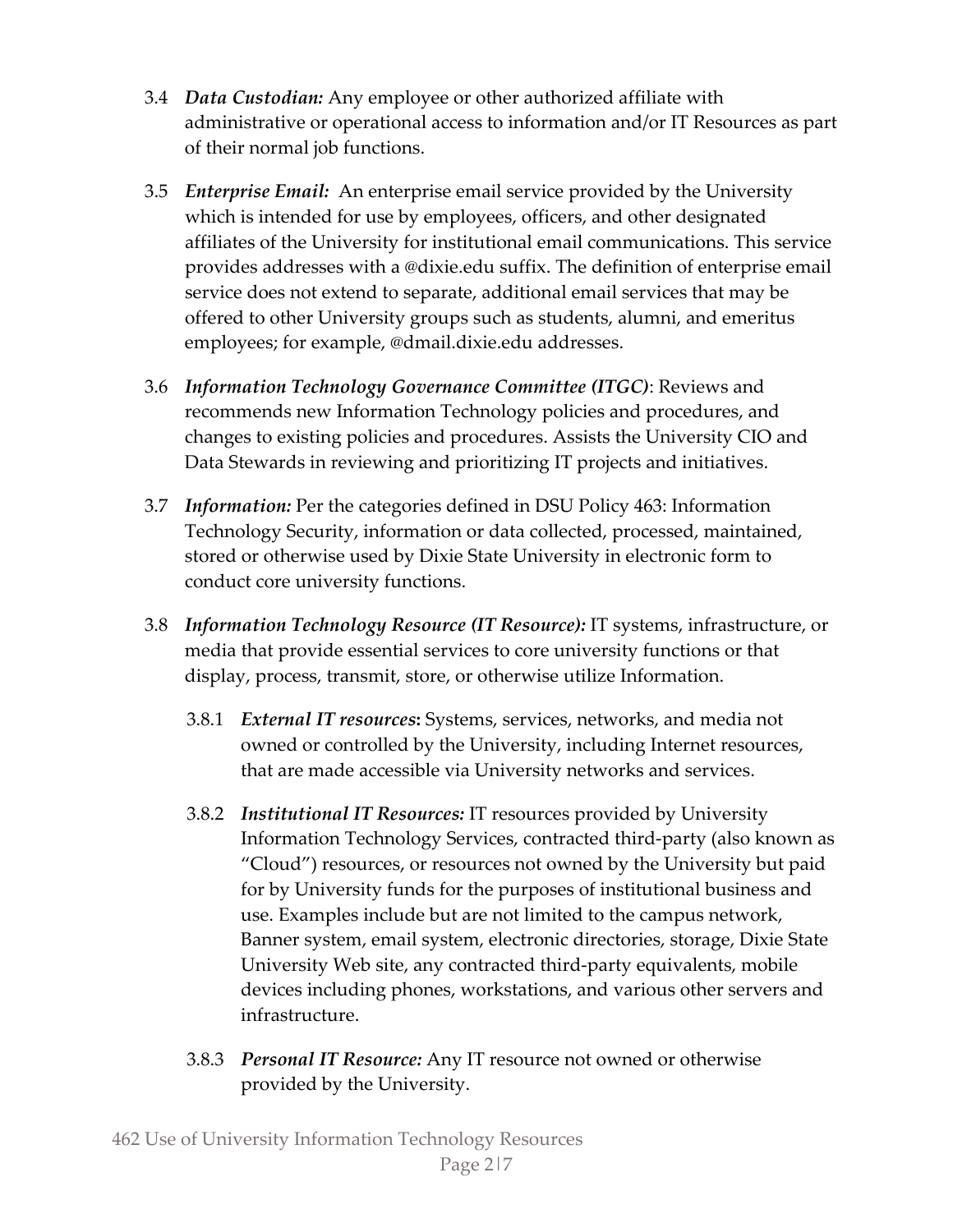- 3.9 *University Information Technology Services (ITS):* The University Services department responsible for the operation and development of institutional IT services under the direction of the University CIO.
- 3.10 *User*: Any student, employee, affiliate, or guest who accesses or uses University information assets and IT resources.

## **IV. Policy**

- 4.1 Access to University owned or operated Information Technology Resources The University owns and/or operates its IT resources and information assets and reserves the right to govern the use and availability thereof.
	- 4.1.1 Access to University IT resources and information assets is granted to authorized users subject to University and Utah System of Higher Education policies, and local, state, and federal law. Use of any University IT resource(s) indicates that the user agrees to and must abide by the laws and policies governing such use. Users unwilling to abide by these terms of use may have IT privileges revoked.
- 4.2 Non-University Business and Personal Use of University IT Resources
	- 4.2.1 Use of University IT resources to conduct business or work unrelated to University employment or duties individually and/or on behalf of external entities is restricted.
	- 4.2.2 Incidental personal use of University IT resources by employees must not impede the performance of their job responsibilities or the job responsibilities of other employees. Personal use of enterprise email by employees is permitted, but not encouraged. Employees should be aware that open records statutes and other privacy implications outlined in section 4.6 of this policy may impact any personal use of University IT resources.
	- 4.2.3 Use of University IT resources through joint-ventures, economic development programs, or other arrangements between the University and external entities must be approved by University Administration, including the University CIO. Use of University IT resources in such circumstances will be governed by all applicable University policies and any agreements negotiated by the University with participating entities.
- 4.3 Use of non-University owned devices The University permits the use and/or connection to the University IT network of computing and storage devices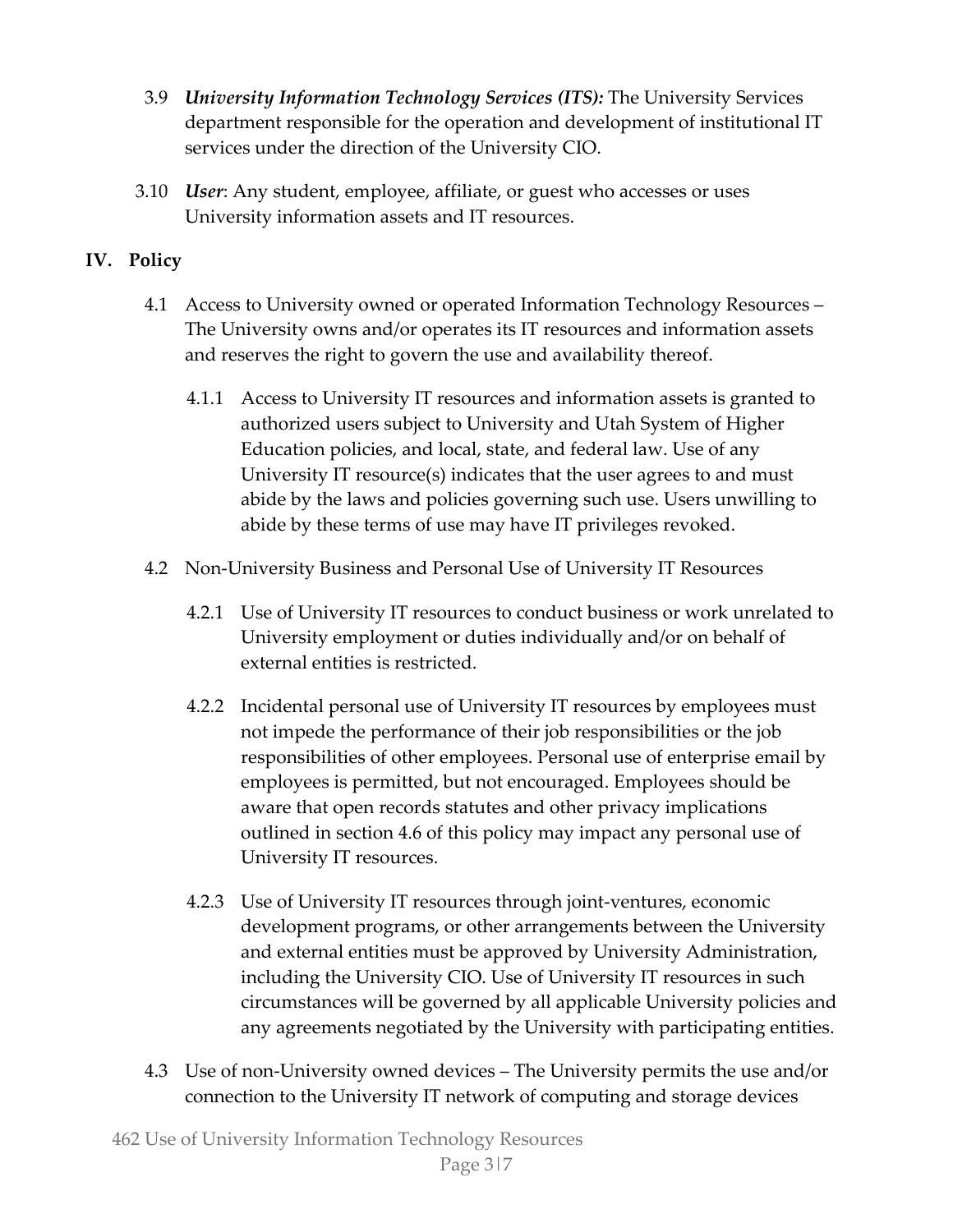owned by students, staff, faculty, and other University affiliates and thirdparties. Non-University-owned devices must comply with all University IT policies, rules, and standards governing the use thereof. Use of non-University owned devices used by University employees to conduct official University business with confidential personal or internal information must meet the criteria outlined in DSU Policy 463: Information Technology Security. The University reserves the right to refuse use and connection privileges to any device at any time.

- 4.3.1 Use of any University IT resource or connection to the University network by a non-University owned (i.e. personally-owned) device indicates that the user agrees to comply with this policy and any associated rules, standards, procedures, and acceptable use agreements governing the use of University IT resources by non-University-owned devices.
- 4.4 Use of Enterprise Email to conduct University Business Utah State System of Higher Education Policy R840 imposes policy requirements regarding institutional email communications. All employees, officers, and other designated affiliates of the University must use their assigned *@dixie.edu* enterprise email address to conduct University business by email.
	- 4.4.1 Use of any private, personal, or non-enterprise email service to conduct University business is prohibited. Automated forwarding of all University email to a private, personal, or non-enterprise email address is also prohibited.
	- 4.4.2 Use of third-party mass-mailing services in conjunction with the enterprise email service to conduct University business is permitted so long as these services are registered with University IT Services. Registration ensures that these services are compatible with the University enterprise email system.
- 4.5 Access Privileges Students, faculty, staff, and other University affiliates may be granted access privileges to various IT resources and authorization privileges to perform tasks within those resources. Access and authorization privileges for University IT resources are governed by procedures established by data stewards, the ITGC, or University ITS. Users must follow these procedures when seeking access and authorization privileges. The University reserves the right to suspend or revoke access privileges. Users are not authorized to transfer or confer these privileges to others.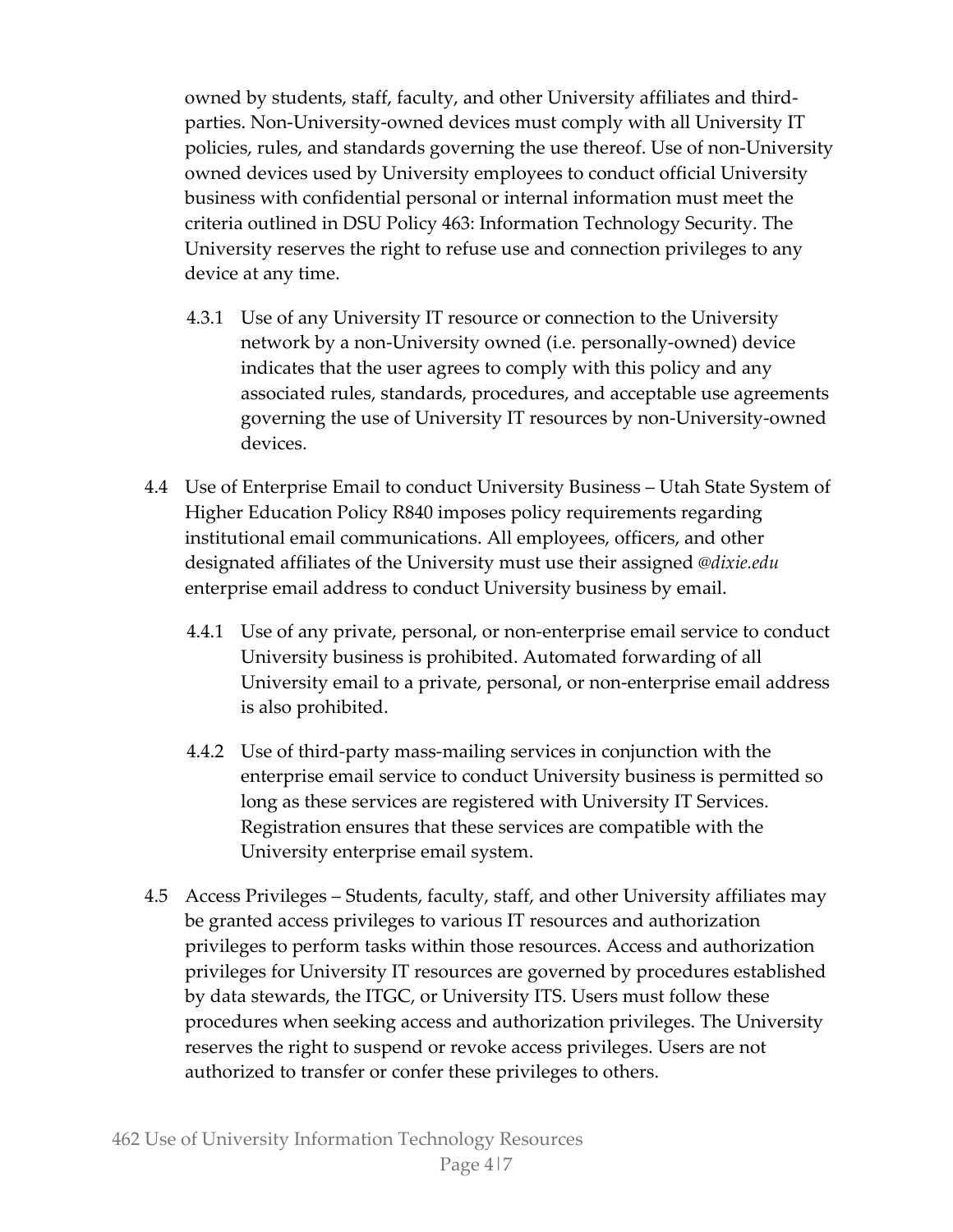- 4.5.1 Users are assigned unique identifiers and accounts, and users are accountable for activities that take place using their usernames, passwords, or other access credentials.
- 4.5.2 Students, faculty, staff and other users will not share or disclose their usernames and passwords and other access credentials to DSU IT resources to co-workers, fellow students, or other parties.
- 4.6 Expectation of Privacy The University strives to maintain an IT environment that values academic freedom and the privacy of its users using University IT resources. Users shall respect the privacy of others by making no attempts to view or access University data or the private data of other users transmitted and/or stored by University IT resources unless explicitly authorized. However, users should not expect complete privacy in their use of University IT resources. No computing system is entirely without risk. Therefore, the University makes no guarantee that data stored on or transmitted by University IT Resources can be completely protected from disclosure or unauthorized access. The following include, but are not limited to, circumstances which may affect a user's expectation of privacy for data viewed, transmitted, or stored on University IT resources:
	- 4.6.1 The University reserves the right to access any University-owned information stored on University-owned or provided devices and IT resources at any time.
	- 4.6.2 The University will cooperate with court orders, search warrants, subpoenas, and other requests for information under Utah State and Federal laws and regulations.
	- 4.6.3 As a publicly-owned institution, the University is subject to Utah State public records laws. This may result in disclosure of information including but not limited to the email messages and documents of University employees, regardless of any expectation of privacy. Classification and release of information relating to public records requests is controlled solely by the University Office of General Counsel.
	- 4.6.4 University Data Stewards and Data Custodians, including ITS staff, have administrative privileges over IT resources. These individuals may have access to information contained within or transmitted by these resources as necessary to perform their job responsibilities. Additionally, users may request technical assistance regarding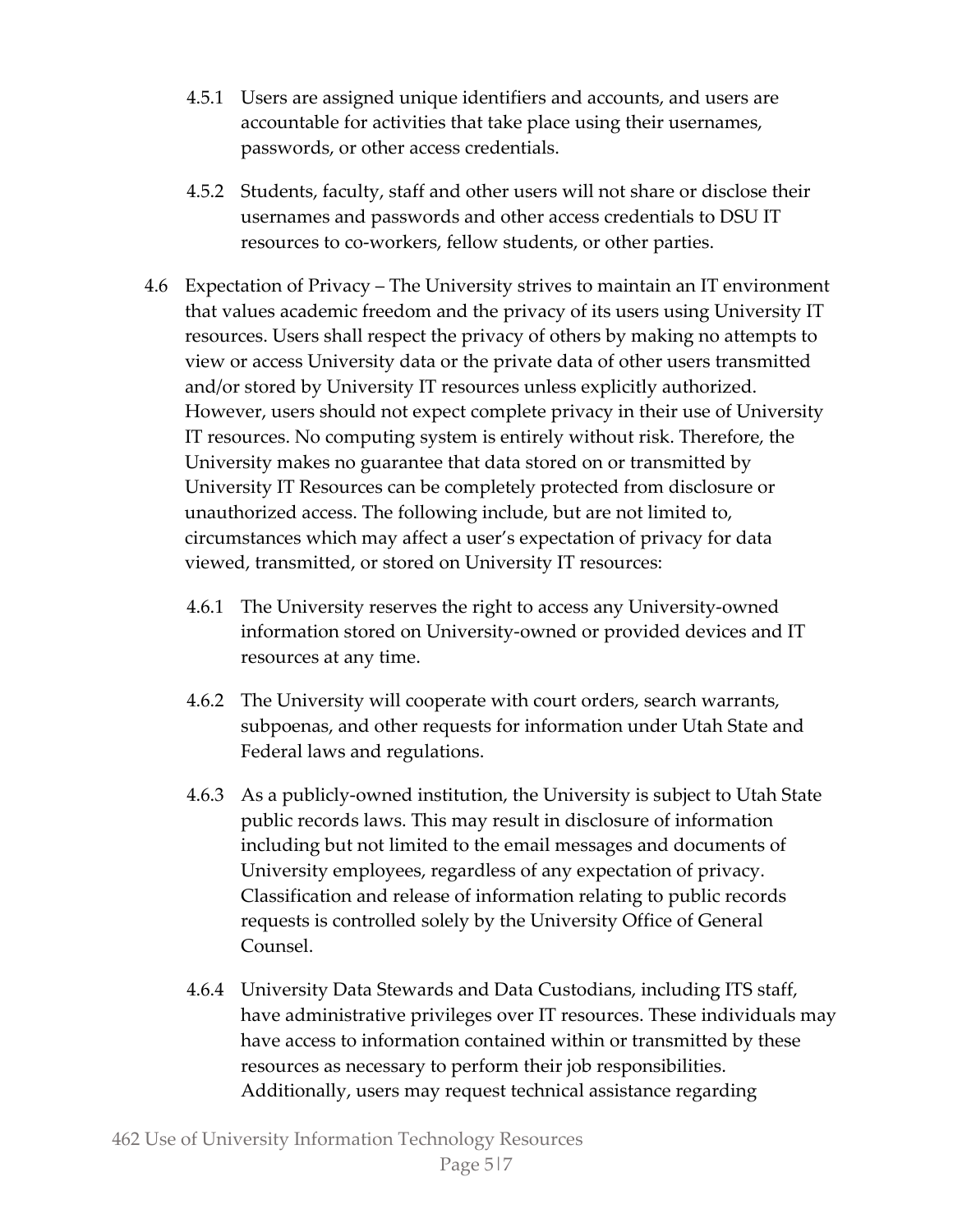computer systems and accounts from University IT administrators and technical support staff. Administrators and technical support staff engaged in a good faith effort to assist the user may view or access material for which the user has an expectation of privacy.

- 4.6.5 University ITS staff routinely engages in automated and manual monitoring of system activity and network traffic to measure performance, identify problems, and detect and investigate IT security events.
- 4.7 Acceptable use and individual responsibilities in maintaining a professional and academic environment – Users of University IT resources have a responsibility to maintain an Information Technology environment conducive to the mission of the University.
	- 4.7.1 The University expects users to maintain a secure IT environment that values both academic freedom and integrity.
		- 4.7.1.1 Users will not gain, attempt to gain, or help others to gain unauthorized access to University or external IT resources.
		- 4.7.1.2 Users will not engage in actions that intentionally cause University or external IT resources to be unavailable, degraded, or otherwise compromised.
		- 4.7.1.3 Users will not circumvent or subvert IT policies or technical controls of University or external IT resources.
		- 4.7.1.4 University IT resources shall not be used to illegally obtain, store, distribute, or otherwise use copyrighted software, media , or other content.
		- 4.7.1.5 Users will not excessively consume, monopolize, or waste University IT resources.
		- 4.7.1.6 University IT resources will not be used to originate or distribute unsolicited bulk messages that do not pertain to University business.
		- 4.7.1.7 Users will not use University IT resources to directly or indirectly harass others or create a hostile environment as defined by DSU policy 154 Title IX, Harassment and Nondiscrimination.
- 4.8 This policy authorizes Data Stewards, ITGC, The University CIO and

462 Use of University Information Technology Resources